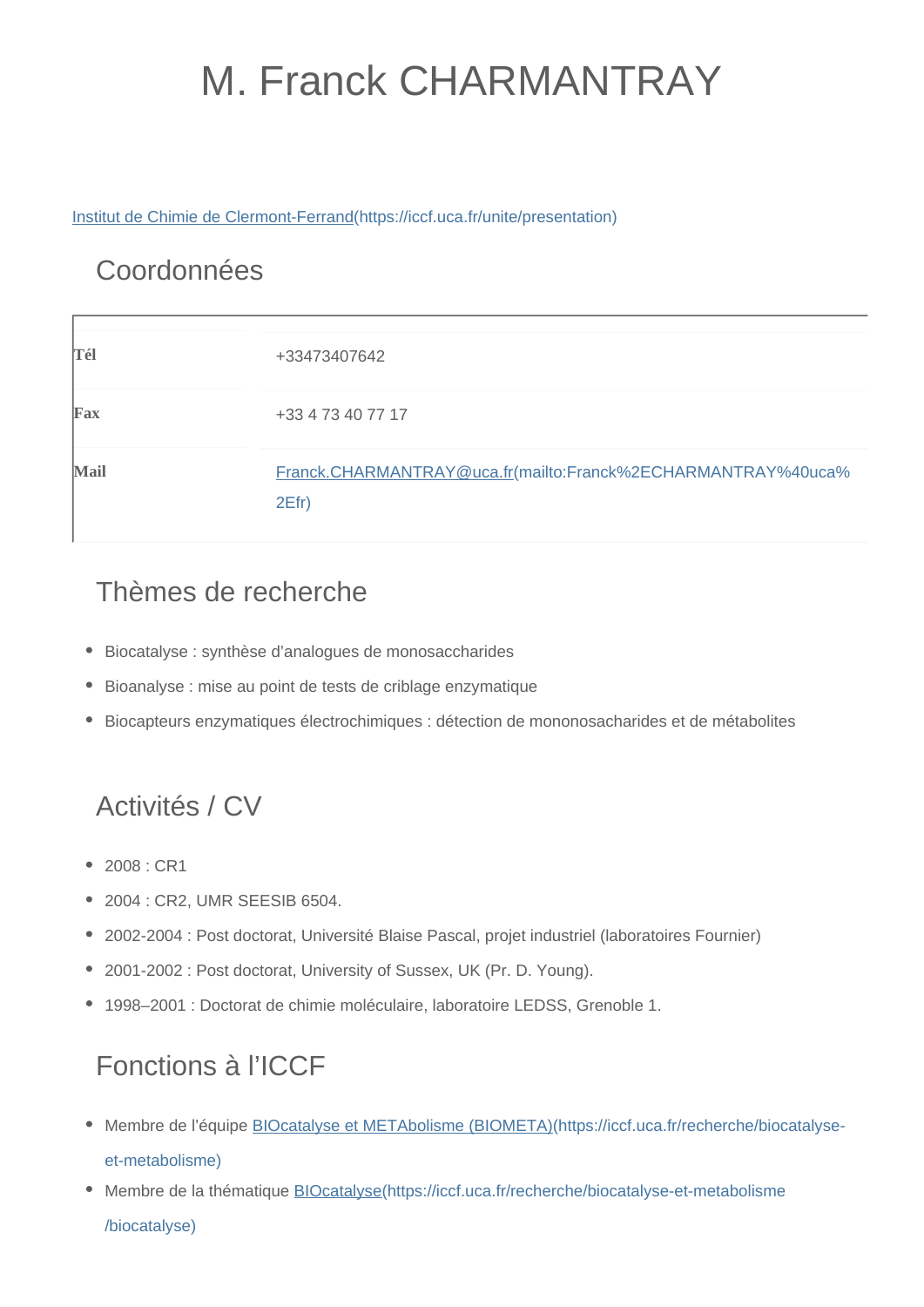Responsable de la plateforme de criblage

### **Corps**

#### CR CNRS

### Informations complémentaires

#### BIBLIOGRAPHIE

#### **Ouvrages**

- Franck Charmantray, Philippe Dellis, Virgil Hélaine, Soth Samreth and Laurence Hecquet. "Chemoenzymatic Synthesis of 5-Thio-D-Xylopyranose." In Practical Methods in Biocatalysis and Biotransformations – Publisher John Wiley Ed. Dr John Whittall and Dr Peter W. Sutton. 2010, 218-225.
- Franck Charmantray, Virgil Helaine, Marielle Lemaire and Laurence Hecquet ;, (1. Edition December 2008). "Chapter 18 Enzymes catalysing C-C bond formation for the synthesis of monosaccharides analogues". In Fessner, Wolf-Dieter / Anthonsen, Thorleif,(eds.) Modern Biocatalysis : stereoselective and Environmentally Friendly Reactions, Weinheim : Wiley-VCH, XXIV, 376 Pages, Hardcover-Handbook/Reference Book, ISBN-10 : 3-527-32071-7 ISBN-13 : 978-3-527-32071-4, 287-298.
- L. Hecquet, W.-D. Fessner, V. Hélaine, F. Charamantray New applications of transketolase : "Cascade reactions for assay development". In Cascade Biocatalysis. Publisher John Wiley. Ed. S. Riva and W. D. Fessner. Sous presse.
- Actualité chimique N°395, 04/2015 Biohybrides enzymes-hydroxydes doubles lamellaires : de la biocatalyse à la biodétection, par F. Charmantray, C. Forano, C. Guérard-Hélaine, L. Hecquet, V. Hélaine, M. Lemaire, C. Mousty et V. Prévot

#### Articles

38 publications dans des revues à comité de lecture.

#### Dernières publications :

Droplet millifluidics for kinetic study of transketolase A. Pinsolle, F. Charmantray, L. Hecquet, and F. Sarrazin Biomicrofluidics 2016, 10, 064103-1-10 ; doi : 10.1063/1.4966619.

One-pot, two-step cascade synthesis of naturally rare L-erythro (3S,4S) ketoses by coupling thermostable transaminase and transketolase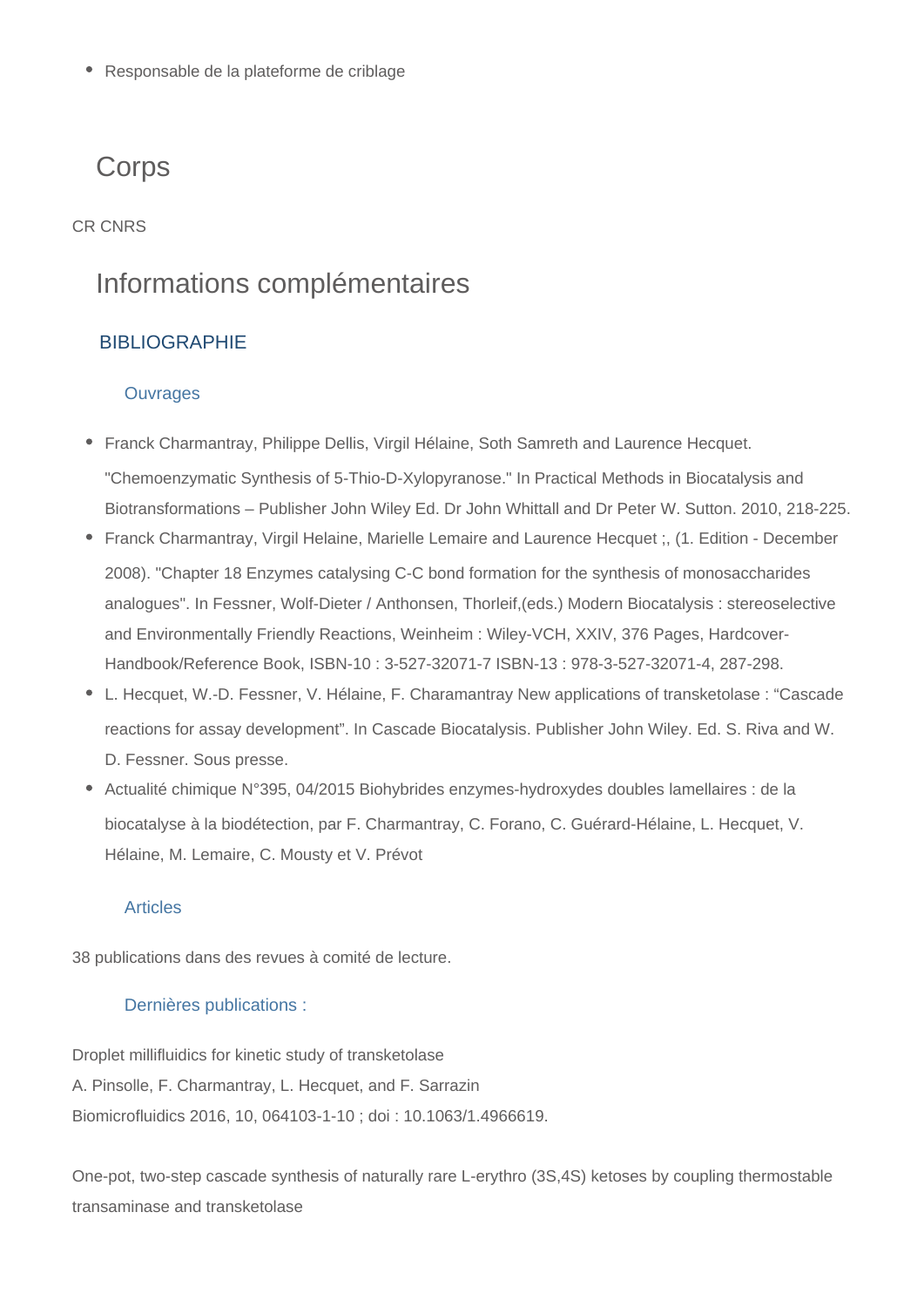Marion Lorillière, Maxime De Sousa, Felipe Bruna, Egon Heuson, T. Gefflaut, Véronique de Berardinis, Saravanan Thangavelu, Dong Yi, Wolf-Dieter Fessner, Franck Charmantray and Laurence Hecquet Green Chem., 2017, Accepted Manuscript DOI : 10.1039/C6GC02015A

Thiamine biosensor based on oxidative trapping of enzyme-substrate intermediate Matilte Halma, Bastien Doumèche, Laurence Hecquet, Vanessa Prévot, Christine Mousty\*, Franck Charmantray\*

Biosens. Bioelectron., 2017, 87, 850-857. doi.org/10.1016/j.bios.2016.09.049.

Engineering a thermostable transketolase for arylated substrates Thangavelu Saravanan, Marie-Luise Reif, Dong Yi, Marion Lorillière, Franck Charmantray, Laurence Hecquet and Wolf-Dieter Fessner Green Chem., 2017, Accepted Manuscript 10.1039/C6GC02017H

High Throughput Electrochemical Screening Assay for Free and Immobilized Oxidases : Electrochemiluminescence and Intermittent Pulse Amperometry Chloé Marie Gaby Aymard, Celia Bonaventura, Robert Henkens, Christine Mousty, Laurence Hecquet, Franck Charmantray, Loïc J. Blum and Bastien Doumèche Chemelectrochem., 2017, Accepted manuscript DOI : 10.1002/celc.201600647



Rechercher